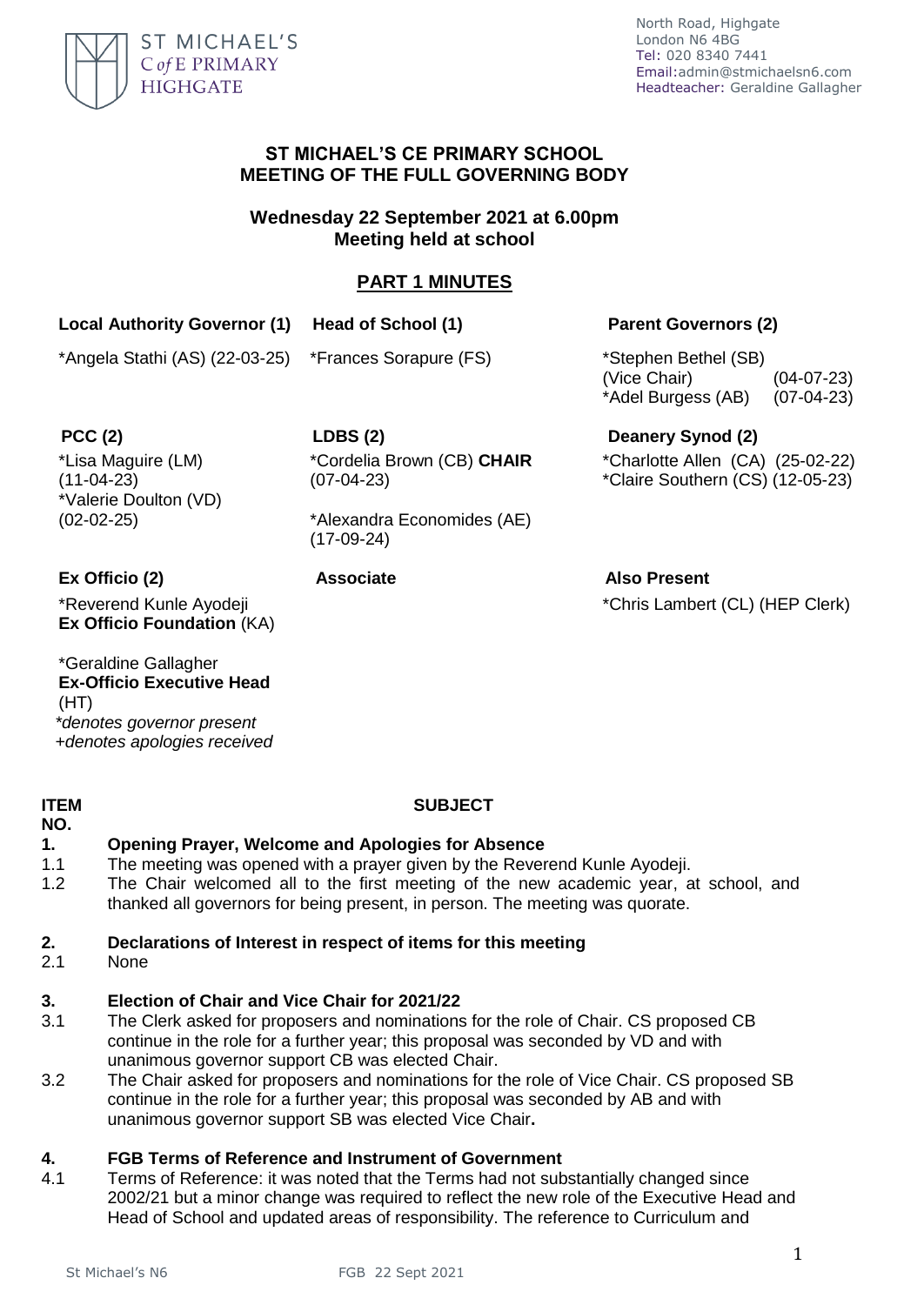

Assessment being a Link Governor role to be deleted. With those minor editing changes the Terms were approved**.**

**Action: Terms of Reference Approved, subject to minor editing changes**

4.2 Instrument of Government**:** It was noted that the IoG came into effect on 28 September 2020, as signed by the LBH Officer. No changes were required to the document**.**

### **5. Governor Declaration of Interests, Code of Conduct and KCSiE 2021 update**

- 5.1 Declaration of Interests: governors completed and signed their own forms and returned them to the Clerk.
- 5.2 Governor Code of Conduct**:** governors signed to confirm their acceptance of the Code of Conduct.
- 5.3 Keeping Children Safe in Education Sept 2021 edition: governors signed to confirm having read the Sept 2021 DfE update of KCSiE.

**Action: The clerk was asked to confirm the governors' declarations on Governorhub**

### **6 Minutes of previous FGB held on 12 July 2021**

6.1 The Minutes of the previous meeting were **AGREED** as being an accurate record for the Chair's signature and for the school to file.

## 6.2. **Matters arising from the FGB meeting held on 12 July 2021**

| <b>Item</b> | <b>Agreed Action</b>                                                                                                                               | <b>Update</b>                                                       |
|-------------|----------------------------------------------------------------------------------------------------------------------------------------------------|---------------------------------------------------------------------|
| No.         |                                                                                                                                                    |                                                                     |
| 4.2         | succession planning to be on the September FGB agenda                                                                                              | On Agenda                                                           |
| 4.3         | governors to email the Chair with requests to be<br>considered for a role so that appropriate lead time could<br>be given to support planning.     | On Agenda                                                           |
| 6.4         | CB to email FGB for approval to allocate £20,693 from<br>Governors Fund to the running track project                                               | Approval granted                                                    |
| 7.3         | SB to draft a piece in the Autumn Newsletter on corporate<br>grant applications                                                                    | <b>Further holistic</b><br>review required<br>before<br>publication |
| 7.5         | FS to update the IT presentation for the Governors<br>Strategy Day on 22 September as part of the preparation<br>for an expected Ofsted inspection | Agreed to have this<br>at next FGB                                  |
| 7.9         | The £17,180 budget for the purchase of additional IT<br>digital equipment and services was approved under<br>Chair's Action                        | Noted                                                               |
| 9.1         | The Complaints Policy was Approved                                                                                                                 | Noted                                                               |
| 11.1        | The meeting schedule would be circulated                                                                                                           | Circulated                                                          |

### *7.* **Committee Structures, membership, and Link Governor roles**

- 7.1 Governors considered the current Committee structure and were satisfied as to their continued purpose and relevance in supporting the governance of the school. No changes were requested or required.
- 7.2 A Pay Committee is to be established to receive the Headteacher's report on the annual teacher performance reviews and recommendations for teacher pay awards. After discussion it was agreed the Committee members would be CB, LM, CA.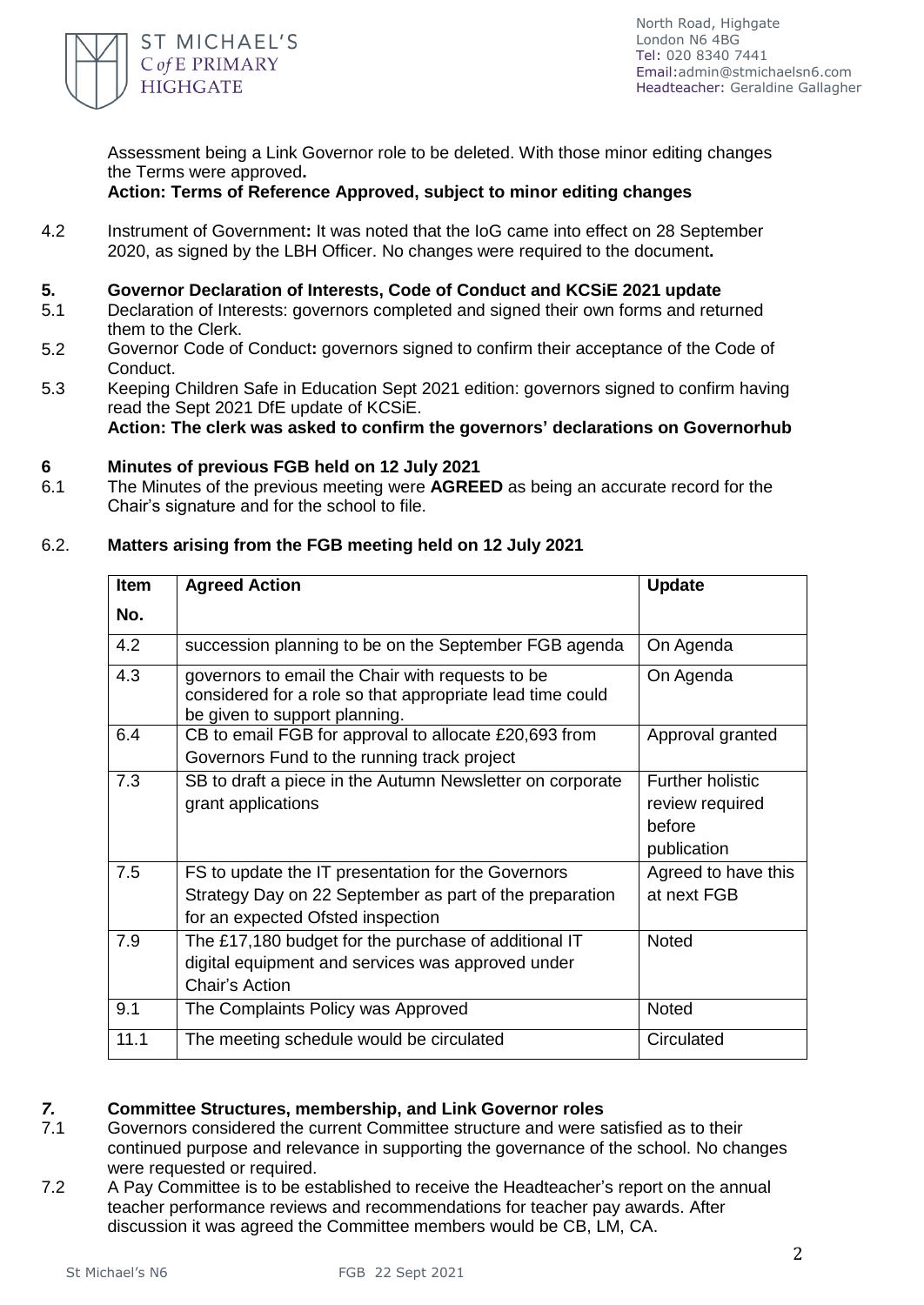

## **Action: The Pay Committee would meet, on Zoom, before 31 October to receive the HT's report and recommendations.**

- 7.3 Membership: it was noted that FS, Head of School, is to join the Children's Committee and CB, Chair, will transfer into the Finance and Premises Committee. SB, Vice Chair, will take the lead on the Safeguarding agenda at the Children's Committee with CB as an adviser.
- 7.4 Link Governor roles: the following Link appointments were confirmed:

| Agenda                             | <b>Link Governor</b>                                       |
|------------------------------------|------------------------------------------------------------|
| <b>SEND</b>                        | CB to lead with LM to shadow with a view to becoming       |
|                                    | lead Link in due course                                    |
| Safeguarding                       | <b>SB with CB</b>                                          |
| <b>Finance &amp; Premises</b>      | AB to lead                                                 |
| Health and safety                  |                                                            |
| <b>Strategy Lead</b>               | <b>CS</b>                                                  |
| <b>Curriculum &amp; Assessment</b> | This responsibility lies with the Children's Committee; no |
|                                    | single Link role assigned                                  |
| Admissions                         | CB to lead                                                 |
| <b>Christian Ethos</b>             | <b>Rev KA</b>                                              |
| Wellbeing                          | LM                                                         |
| Communications                     | SB and CA                                                  |
| <b>BAME</b>                        | Rev KA with AB support                                     |
| <b>Digital Strategy</b>            | CA and SB                                                  |

7.5

It was noted that the appointment of Committee Chairs would be made at the first Committee meetings of the academic year.

## **8**. **Schedule for updating statutory policies**

8.1 GG described the school's approach to its management of the numerous statutory and nonstatutory policies with delegation for policy oversight made, as appropriate, at FGB and at Committees and within the SLT. The Policy Schedule had been issued to governors for review and it was agreed that the schedule was an appropriate working document supporting the school's policy management.

### **9. Policies for Approval**

- 9.1 Performance Management Policy: GG described the purpose of the Policy which was presented for approval with no changes required since the review in 2020/21. **Action: Performance Management Policy – Approved**
- 9.2 Pay Policy: GG reported that the Policy was required to support the Teacher Pay Review which had to be completed by 31 October. It was noted that the Pay Scales cited in the Policy were not current and the school's organisation chart was outdated. Governors asked that edits occur in regard to both issues.

**Action: subject to the required edits to Pay Scales and the organisation chart the Pay Policy was Approved.**

### **10**. **Executive Headteacher's Verbal Report**

- 10.1 GG reported that the **summer works programme** had included:
	- a) Asbestos survey (nothing major to report)
		- b) Painting of KS2 block complete
		- c) Staff room adapted to provide more food preparation space
		- d) Tree surgery completed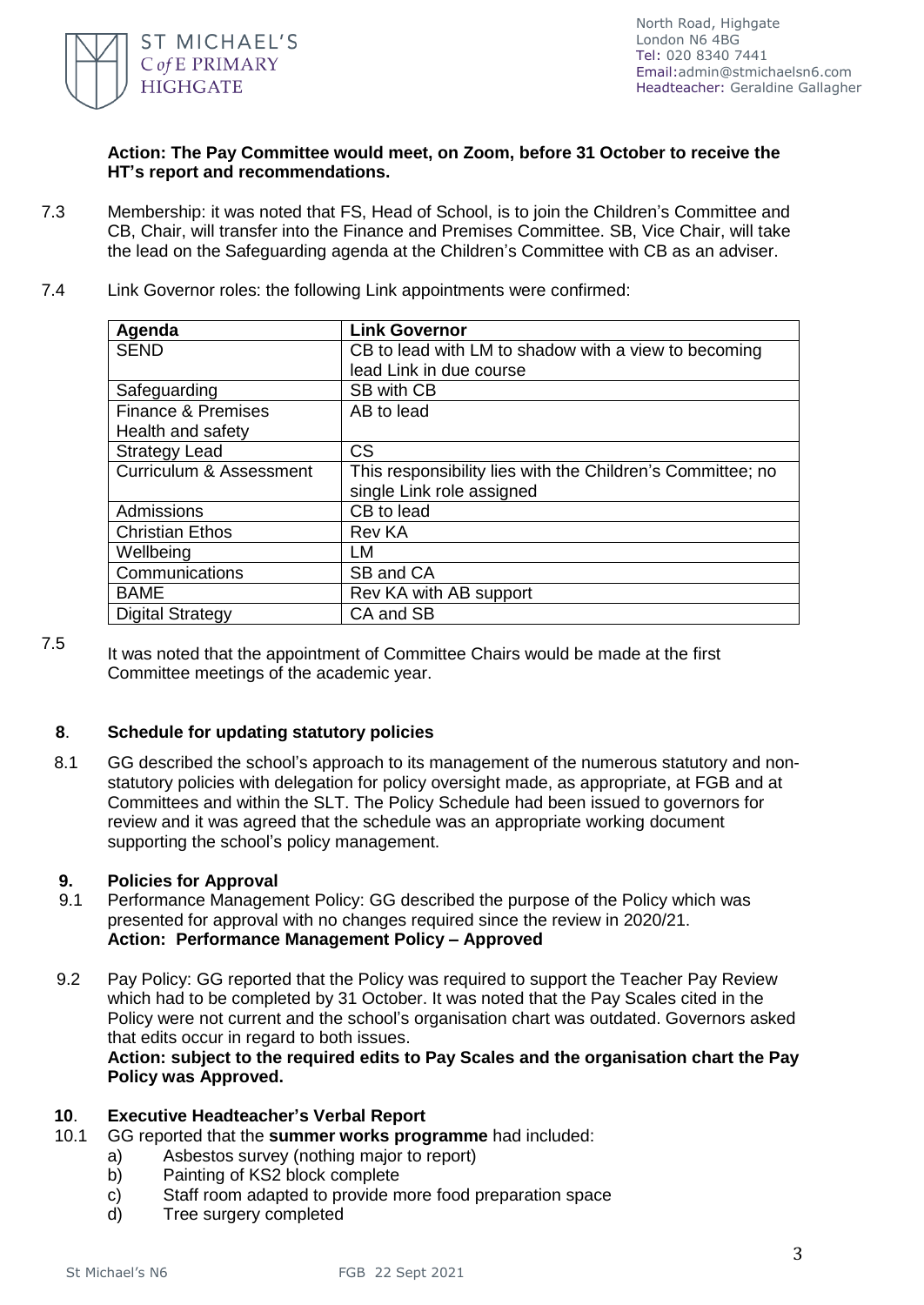

- e) Early Years refurbishment part completed (delay in delivery of goods)
- f) Track and Field project scheduled for the half term period
- g) Summer lettings have restarted providing additional income
- 10.2 **The Contingency plan** had been reviewed and an Outbreak Plan has been drafted with details included of a step up / step down approach to school Covid management, as required, according to circumstance at school. The end of day plans still include a staggered leaving time for pupils
- 10.3 Governors noted that pupils were happy to be back at school and now able to play together again; staff were also mixing more freely. This is part of the school's plan to re-establish its practices and procedures as quickly as practicable. The school had three Inset days at term start in September to promote key messages to staff and re-establish working protocols.
- 10.4 **Roll:** GG reported that the Nursery and Reception were full but at present there are 16 pupil vacancies in Y1 – Y6, with the Roll at 424. Governors noted that if these vacancies were not filled by Census day on 7 October core income could reduce by c£100k in 2022/23. It was noted that 26 pupils were eligible for Pupil premium funding.
- 10.5 It was noted that across London including LBH supply of places now exceeds demand driving up competition for places. As a result of the current situation some schools are having to consider closure of classes as a realistic option. Governors noted the marketing efforts being made to attract new pupils to the school including use of wall banners and word of mouth. Governors would continue to review the marketing and communication strategy to ensure that the messaging was consistent and well targeted, stimulating parental interest and hopefully applications.
- 10.6 GG reported the school has 24 SEND pupils, two with EHCP and two EHCP pending.
- 10.7 It was noted that CPOMS software was being used as the means to track and consistently record pupil behaviour across the year groups.
- 10.8 GG reported number of Covid cases. There had been three positive Covid cases (2 in Y4 and 1 in Y6). The school had followed the latest DfE guidance in managing the cases. I staff member off. A child in the Nursery requires additional support.
- 10.9 It was noted that Y2 and Y3 were fully equipped with Chromebooks but a further 30 were required to supply pupils in Y4. GG requested that the school purchase a further 30 Chromebooks (£5,965.00 cost) to meet the Y4 provision. **Action: Governors approved the purchase of 30 Chromebooks for £5,965.00**
- 10.10 It was noted that applications for Kickstart employees were progressing for roles in the Office and Early Years but the process was taking some time.
- 10.11 GG reported on the temporary staff vacancies for maternity cover and the recruitment process.
- 10.12 GG reported on the works being undertaken by the school's neighbours and the impact this might have on the site.

Governors thanked GG for her report and raised no further questions

### **11 Chair's Verbal report**

 11.1 CB reported on the focus of the Strategy meeting held on 22 September, prior to the FGB. The focus of the meeting had been "Securing our children's future in uncertain times". Discussions had been broad taking account of the school financial position, fundraising activity and options, communication and how these issues are presented within the Strategic Improvement Plan(SIP) It was noted that Working Groups had been established, and assigned to review, reflect and report back to FGB on specific strategic areas of focus and activity.

**Action: An update on the SIP at the next FGB meeting**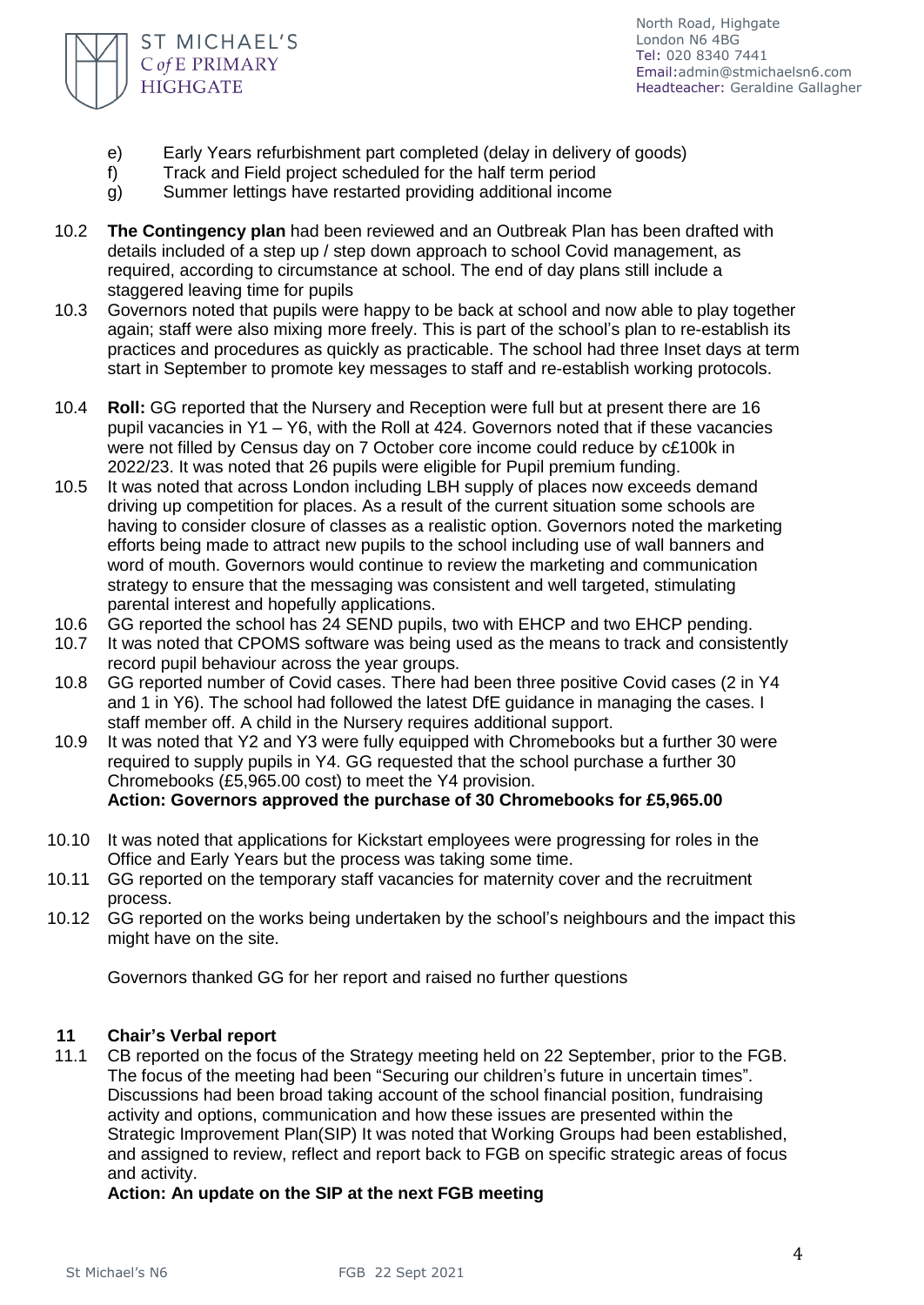

 11.2 It was noted that the issue of Succession Planning was under review to ensure the smooth and effective transition of governor role and responsibility at the required time. It was noted that the role of Chair could only serve two terms, with CB due to stand down in April 2023. There was a focus now on the issues of diversity and equality in seeking the appropriate Board representation for the school and its community.

### **12. Governor training**

- 12.1 It was noted that the HEP Governor training programme (Autumn 2021) had been released and was available on Governorhub. Governors were encouraged to make best use of the programme to update their skills and gain wider knowledge on the issues facing schools. The course on Safer Recruitment was recommended to all governors as once completed they could participate on staff and governor recruitment panels.
- 12.2 The Chair confirmed that she had completed a skills audit and as a result had switched into the Finance and Premises Committee to become more skilled in those subjects. The Chair had also completed a Governor update course and the launch of a project to review SEN needs and policies in schools.
- 12.3 VD had completed a course on Pupil Exclusions.

### **13. Dates of Next Meetings**

 13.1 Governors noted the schedule and location of meetings for 2021/22.

### **14**. **Any Other Business**

 14.1 There were no items raised for discussion

### **15. Date / time of next meeting**

 15.1 The next meeting of the FGB will take place on **Wednesday 24 November at 7pm by ZOOM**

There being no further Part 1 business, the meeting closed at 19.00pm

There were matters for discussion under part 2 – Confidential

Signed (Chair)\* Date: 22/09/2021

\*Electronically signed due to Covid-19 distancing measures

# **Agreed Actions - 22 September 2021**

 **Cordelia Brown** 

| Item No. | <b>Agreed Action</b>                                                         | By whom      |
|----------|------------------------------------------------------------------------------|--------------|
| 4.1      | FGB Terms of Reference Approved, subject to minor editing                    | <b>FGB</b>   |
|          | changes                                                                      |              |
| 5.3      | The clerk was asked to confirm the governor's declarations<br>on Governorhub | <b>Clerk</b> |
| 7.2      | The Pay Committee would meet, on Zoom, before 31 October                     | GG           |
|          | to receive the HT's report and recommendations                               |              |
| 9.1      | Performance Management Policy - Approved                                     | <b>FGB</b>   |